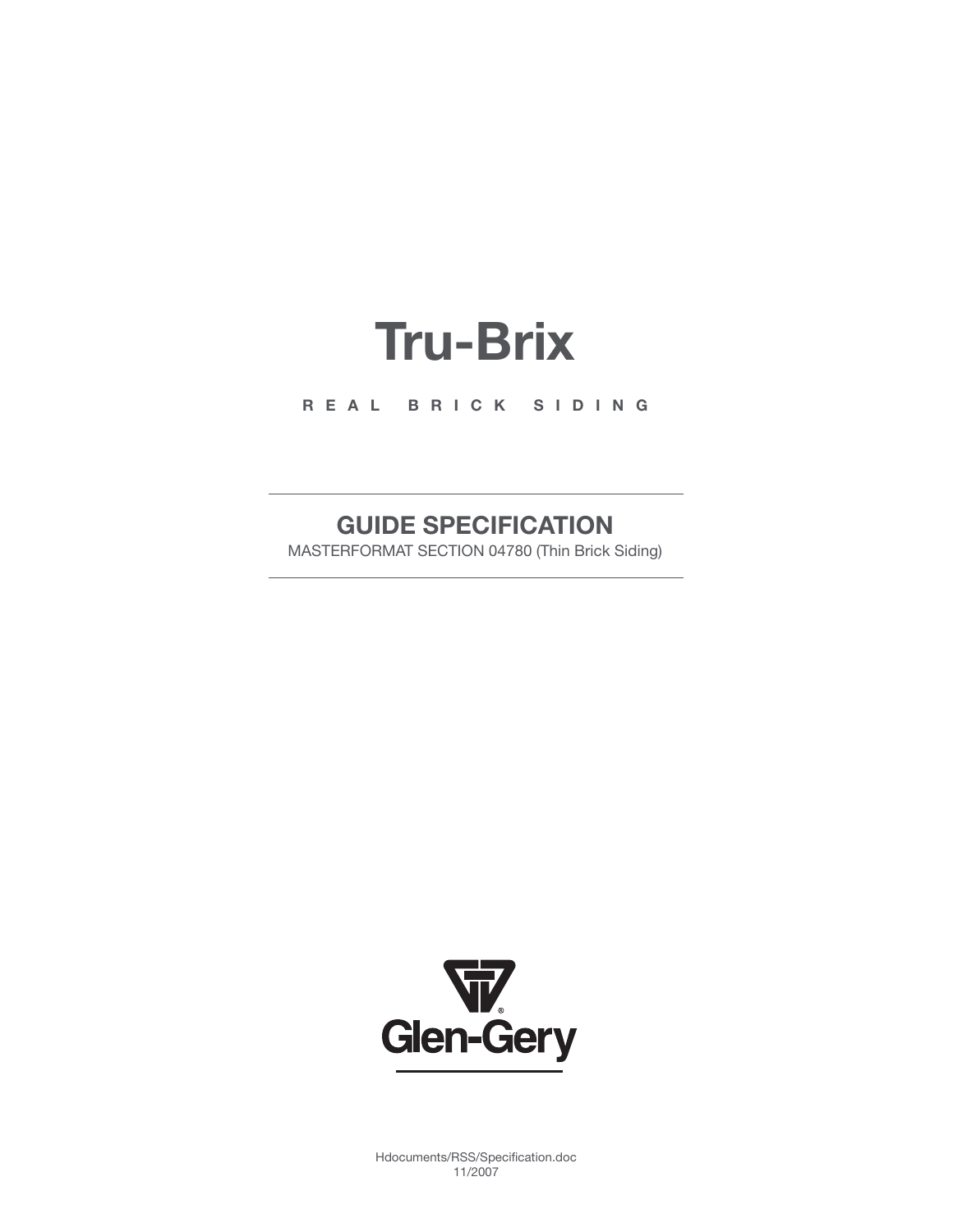#### Section 04780

## **TRU-BRIX REAL BRICK SIDING SYSTEM SPECIFICATION**

T*his specification is prepared in accordance with the Master Format, Section Format, and Page Format system of the Construction Specifications Institute (CSI)* 

*The content of this specifications is general and must be modified to specific requirements of a project. This guide specification is intended for use by experienced and knowledgeable professionals who must assume responsibility for its interpretation, modification and usage.* 

*Square brackets [ ] containing text indicate an option that may be selected by the Specifier. Remove brackets and any unused portions of text prior to publishing. Renumber as necessary.*

#### **1. GENERAL**

#### **1.01 SUMMARY**

- A. Related Documents:
	- 1. Installation Instructions by Glen-Gery.
	- 2. General and Supplemental Conditions of the Contract
	- 3. Division 1 General Requirements
	- 4. Drawings

#### B. Section Includes:

- 1. Brick siding system, including
	- a. 1-inch thick specially grooved brick
	- b. Proprietary coated steel "rails" which mechanically capture the brick
	- c. Proprietary drainage-type air barrier building wrap
	- d. Proprietary screw fasteners
	- e. Proprietary bagged mortar mix (add water only)
- 2. All accessories including adhesive flashing, vinyl trim, adhesives, and other materials.
- C. Related Sections:
- [1. Section 04 22 00 Concrete Unit Masonry (Substrate)]
- [2. Section 05 41 00 Cold Rolled Metal Stud Framing (Substrate)]
- [3. Section 06 10 00 Rough Carpentry (Substrate)]
- 4. Section 07 26 00 Air/Vapor Barriers
- 5. Section 07 92 00 Sealants for Control Joints
- 6. Section 07 93 00 Vinyl Trim

#### **1.02 SUBMITTALS**

A. Tru-Brix Technical Data Sheet by Glen-Gery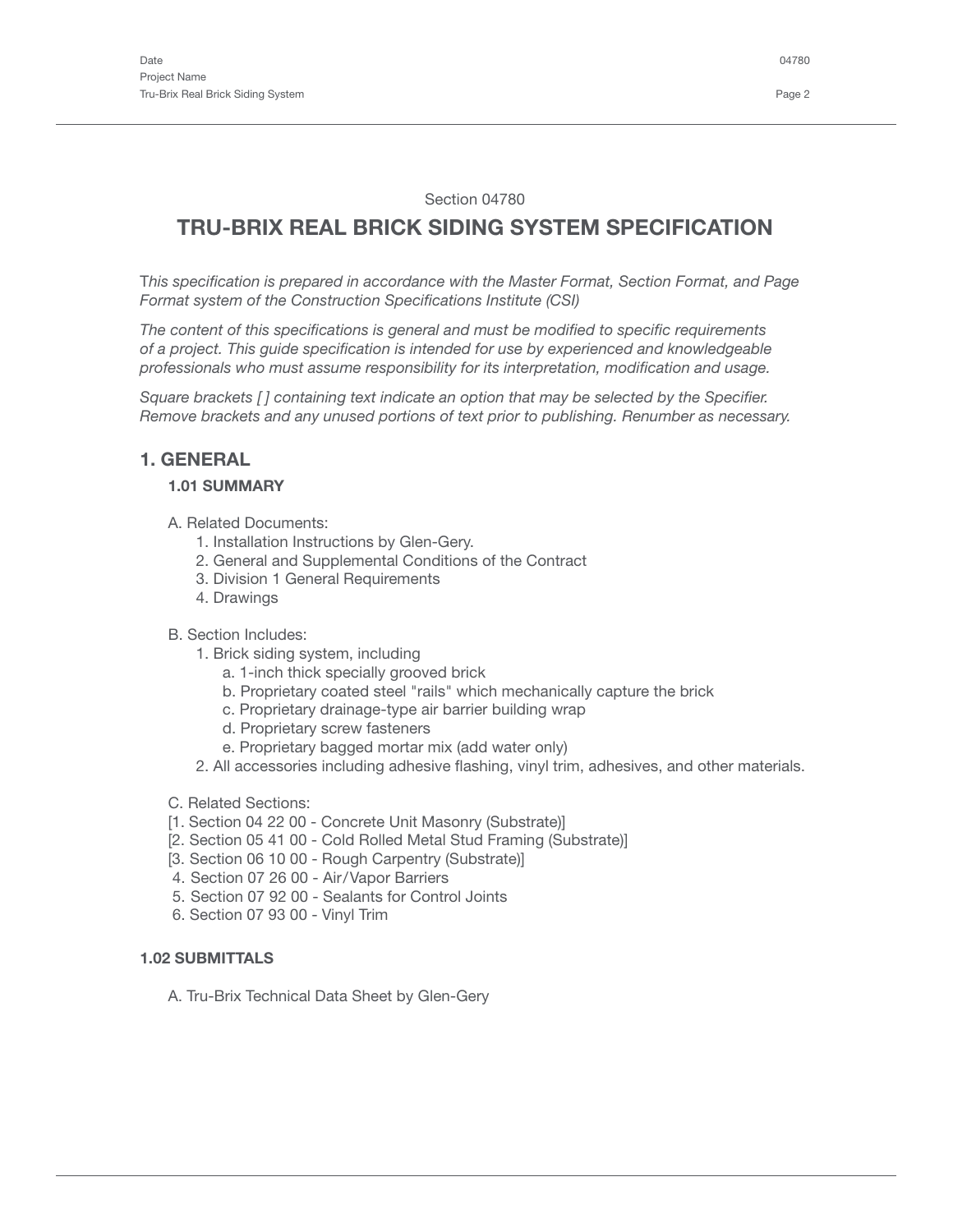- B. Letter of Certification from Glen-Gery certifying that system components meet the following standards:
	- 1. Brick units meet ASTM C216 Grade SW and ASTM C1088 Grade Exterior
	- 2. Mortar meets ASTM C270 Type N Mortar cement
	- 3. Steel holding rails are minimum 0.025 inch overall thickness and meet Galvanizing Grade G90 and are guaranteed by Glen-Gery against failure for 50 years.
	- 4. Drainage Building Wrap meets;
		- a. Vapor Permeability rating 10 perms per ASTM E96 Procedure A
- b. Vapor transmission rating 73 g/m<sup>2</sup>/24Hrs per ASTM E96
- c. Air leakage resistance rating 0.03cfm/ft<sup>2</sup> at 75Pa
	- d. Water resistance rating Pass per ASTM E331
	- C. Letter of Certification from the installation contractor certifying that the materials that will be used are the materials described in the Glen-Gery Letter of Certification.
	- D. Written 50-year Limited Guaranty from Glen-Gery.
	- E. Two each samples of;
		- 1. Window flashing, with Flashing manufacturers specification data
		- 2. Corner flashing (if different than window flashing) with specification data
		- 3. Attachment screws or anchors (every type proposed throughout the project)
	- F. Shop drawings for;
		- 1. Each exterior corner condition
		- 2. Each window sill condition
		- 3. Each wall opening head condition
		- 4. Each wall opening jamb condition
		- [5. Other conditions or special brick shapes.]
	- [G. Approvals by Glen-Gery for substitutions of anchors or accessories.]

#### **1.03 QUALITY ASSURANCE**

- A. Install the siding system in strict compliance with the manufacturer's installation guidelines.
- B. Do not apply siding where substrate or structural building elements appear defective or damaged.

#### **1.04 DELIVERY, STORAGE AND HANDLING**

- A. Deliver siding materials in accordance with manufacturers' guidelines. Inspect all materials upon delivery at site and immediately inform manufacturer or dealer of any defects.
- B. Store materials with protection from precipitation, wet ground or supports, contamination from other materials or spills, and damage from any activities or materials.
- C. Handle materials such that they are not damaged, including breakage, bending or contamination.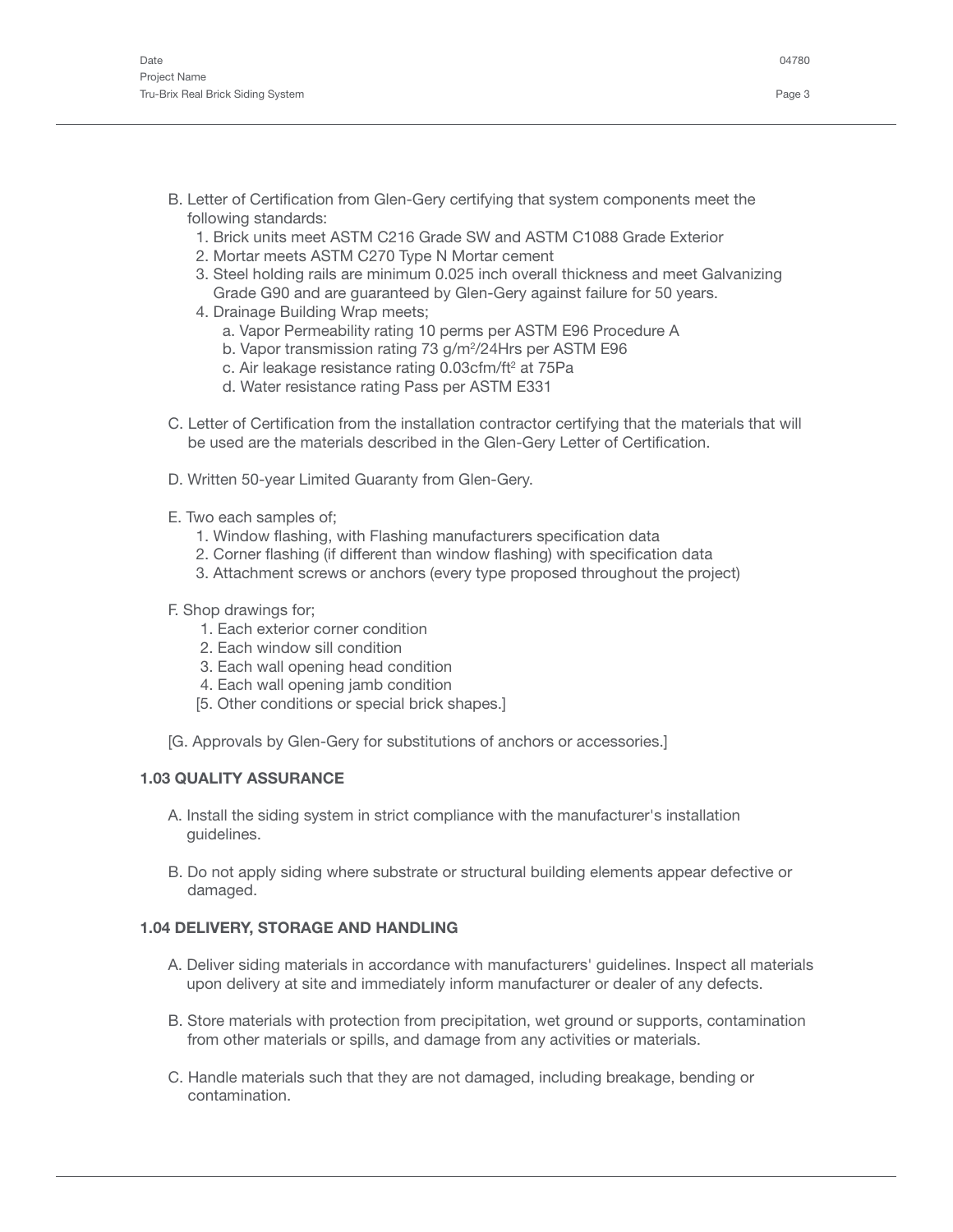## **2. PRODUCTS**

#### **2.01 MANUFACTURER**

- A. Provide products as manufactured by Glen-Gery (the manufacturer) and distributed in accordance with contracts granted by Glen-Gery, 1166 Spring Street, Wyomissing, PA 19610, 610-374-4011.
- B. Substitutions and accessories must be approved in writing by Glen-Gery prior to usage.

#### **2.02 BRICK**

- A. Kiln fired clay brick meeting ASTM C216 Grade SW and ASTM C1088 Grade Exterior:
- 1. Stretcher and soldier units  $[8<sup>1</sup>/2<sup>''</sup>]$   $[7<sup>5</sup>/8<sup>''</sup>]$  long by  $2<sup>3</sup>/4<sup>''</sup>$  face height by 1" thick
	- 2. 90 degree exterior comer units, left handed and right handed, 1" thick with legs  $[8^{1}/2"$  and 4"]  $[7^{5}/8"$  and  $3^{5}/8"$ ].
	- [3. Sill units per drawing #S-6]
	- [4. Arch units, left handed and right handed, per drawing]
	- [5. Arch keystone per drawing]
	- [6. 45 degree exterior corner units, left hand and right hand, per drawing OX-45]
	- [7. Special shape per drawing  $\frac{1}{\sqrt{2}}$ ]
	- B. Color [insert color name]; Texture [Standard] [Antique] [Handmade] [Matt] [Smooth]
	- C. Brick not manufactured by Glen-Gery specifically for Glen-Gery Siding Systems may be used with special permission and test samples supplied well in advance.

#### **2.03 STEEL HOLDING RAILS (RAILS)**

- A. Proprietary polymer coated, .027" nominal, G-90 galvanized, cold roll formed, Commercial CS Type B, Non-chemical treated, Minimum Spangle, Smooth Steel, pre-punched 12' length standard. Other lengths available (with conditions).
- B. 50-year manufacturer's limited guaranty against failure from corrosion or wear.

#### **2.03 ANCHORS**

- [A. Glen-Gery supplied T-2  $#8 \times \frac{3}{4}$ " self-drilling stainless steel, coated as required.
- [B. Glen-Gery supplied ceramic coated wood screws #10 by 1" to  $2\frac{1}{2}$ " as required by Glen-Gery Installation Instructions.]
- [C. Glen-Gery supplied self-drilling polymer coated metal screws 1" to 11 /2" as required by Glen-Gery Installation Instructions.]
	- [D. Glen-Gery-approved concrete and masonry anchors per submittal.]
	- [E. Glen-Gery-approved specialty anchors per submittal.]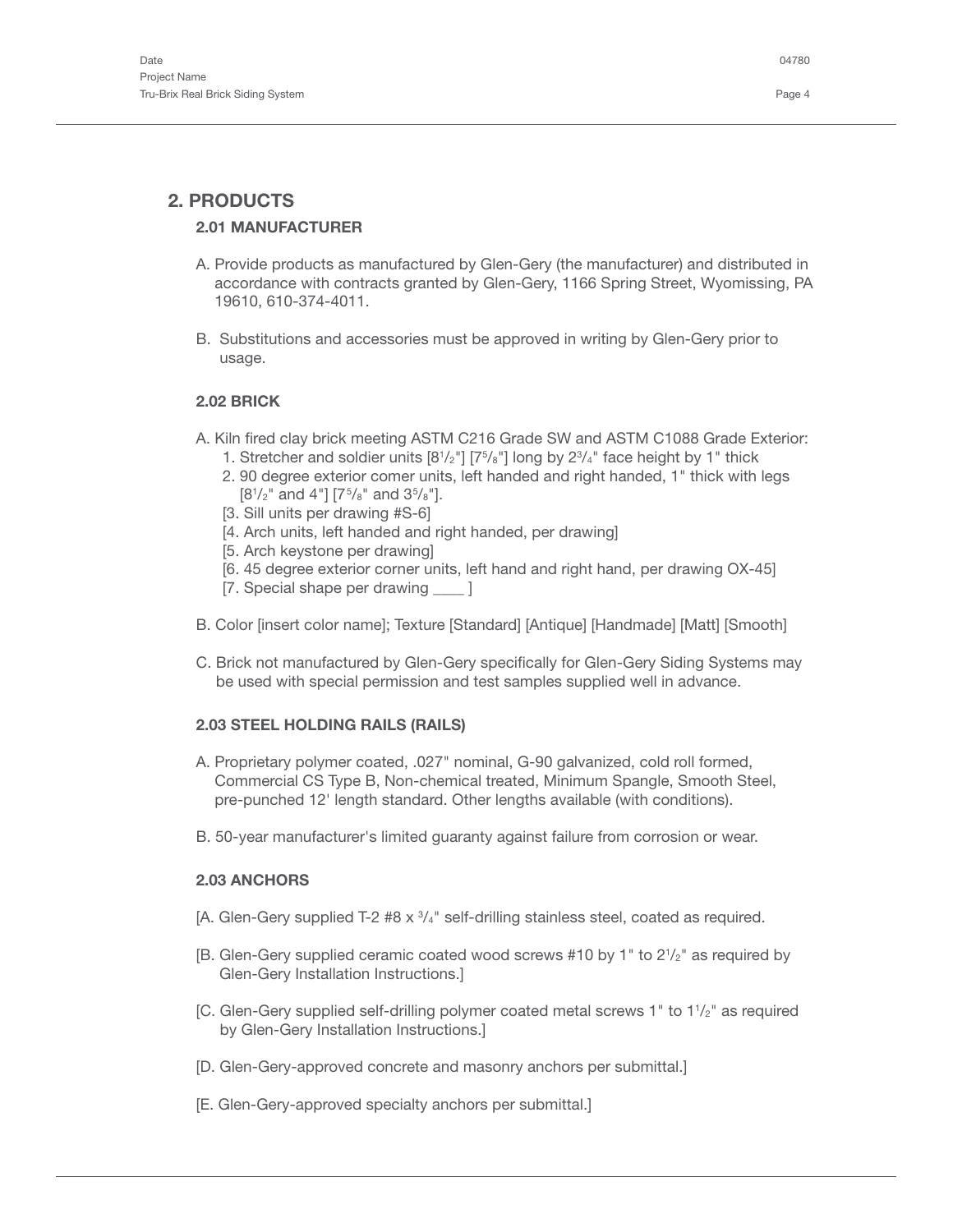#### **2.04 AIR BARRIER/BUILDING WRAP**

- A. Proprietary "Tru-Brix" drainage-type wrap manufactured for and provided by Glen-Gery. Substitutions are not permitted without written permission.
- B. Proprietary "Tru-Brix" Sealing Tape manufactured for and provided by Glen-Gery. Substitutions are not permitted without written permission.

#### **2.05 FLASHINGS**

- A. Self-adhering rubberized asphalt membrane, 25 mil thickness minimum.
	- 1. Window, Door and Openings flashing 4" wide minimum.
	- 2. Corner flashing 8" wide minimum.

#### **2.06 SEALANT**

 A. At all locations indicated by drawings and by Glen-Gery Installation Instructions; Silicone Sealant meeting ASTM C920 Type S, NS, Class 25 use NT, G, A & 0, as provided by GE Silicone II, or equal.

#### **3 EXECUTION**

#### **3.01 EXAMINATION PRIOR TO EXECUTIO**N

- A. Prior to siding installation, examine dimensions, alignment and level of substrate and structural wall elements. Notify Architect or Owner's Representative when supporting substrates do not comply with construction requirements and requirements of Glen-Gery Installation Instructions.
- B. Commencement of work constitutes acceptance of the substrates and anchoring elements by the Contractor.

#### **3.02 PREPARATION**

- A. Prepare substrates as required by Glen-Gery Installation Instructions.
- B. Select and mix brick from several pallets to blend colors and assure proper color distribution throughout the wall (or project).

#### **3.03 PROTECTION**

- A. Plan and execute procedures to prevent damage to existing work and property during transportation and delivery of materials and execution of siding installation.
- B. Allow access to structure and site by other trades.